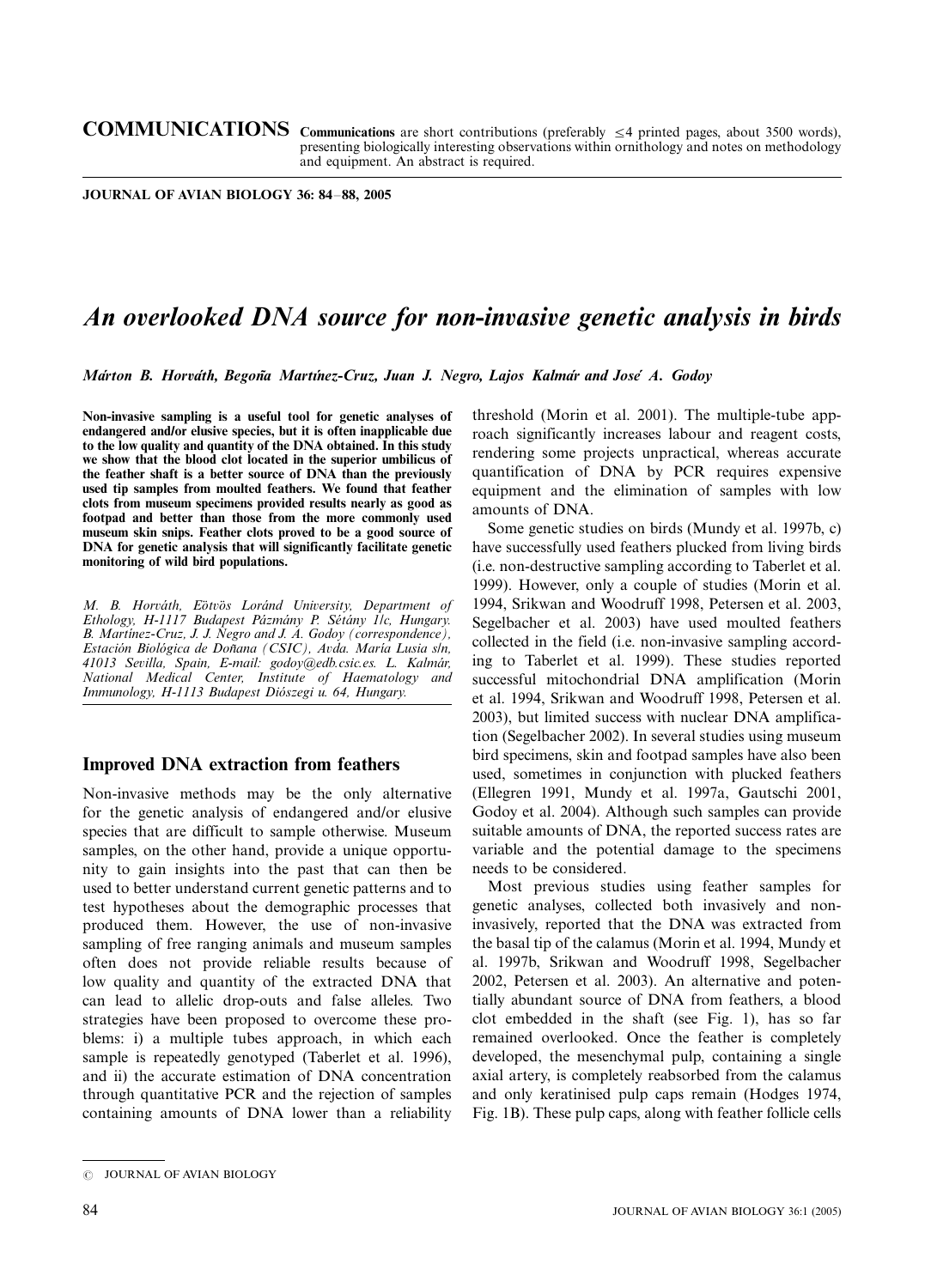

Fig. 1. General view of a typical flight feather: (A) detail of a posterior view of the base of the feather, and (B) longitudinal cross-section through the feather calamus. Two different sampling areas for feathers are shown: (1) basal tip of the calamus and (2) blood clot from the superior umbilicus.

attached to the outer surface of the calamus, are most likely the main source of DNA when only the tip of the feather is used. However, the superior umbilicus, where the reabsorbing mesenchymal pulp crosses the wall of the calamus in a narrow channel during feather development, typically contains a visible blood clot, which is the remnant of the axial artery (Proctor and Lynch 1993). This clot is likely to be included when the tip of a small feather is sampled, but will be totally excluded from large feathers.

In this study we evaluated the usefulness of umbilical clot samples for genetic analysis of birds and compared it to other commonly used DNA sources, from both field-collected moulted feathers and museum specimens.

# **Methods**

Eight feathers from free-ranging Spanish imperial eagles were collected under nest or perching sites in Doñana National Park, southern Spain  $(37°N, 6°30'W)$  during August-September 2001. Feathers may have stayed on the ground for  $0-7$  months before being collected and stored in plastic bags at room temperature under dry and dark conditions for  $7-8$  months. DNA was separately extracted from: (i) the 1 cm basal tip of the calamus; (ii) the superior umbilicus containing the blood clot (Fig. 1). Five museum specimens of the Spanish imperial eagle from Doñana Biological Station were also sampled as follows: (i) one feather was cut from the back of the specimen, along with a small piece of skin (approx. 10 mm<sup>2</sup> ), around the tip (Gautschi 2001), (ii) a piece of the footpad (approx.  $100 \text{ mm}^3$ ) was cut out and the outer surface removed in order to avoid contamination (Mundy et al. 1997a), and (iii) the umbilical clot of the 10th primary was collected as described above. Clots were collected without removing the feather from the specimen. DNA was extracted using the Qiagen DNeasy tissue kit following the manufacturer's instructions for animal tissues. DNA was eluted in a final volume of 120 ml. An extraction blank was always included to monitor for foreign DNA contamination. All the extractions were performed in a dedicated ''clean'' lab, free of modern DNA and PCR products and permanently UV irradiated when not in use. DNA concentration was measured fluorimetrically with a Hoefer-Dyna Quant 200 Fluorimeter, using Hoetsch-33258 dye. Values under  $10$  ng/ $\mu$ l were considered below the detection limit and recorded as nondetectable. Four µl of each extract were run in a 0.8% agarose gel in order to evaluate the level of DNA degradation.

Three segments of the mitochondrial genome differing in size were targeted in PCR amplifications: (i) a 210 bp fragment from the control region using primers AID1 (Martinez-Cruz et al. 2004) and  $AIR$  (5'-GGGA-GATTGGAGATATCTAGGC-3'), (ii) a 450 bp fragment from the control region using primers Thr and Fbox (Godoy et al. 2004), and (iii) a 1026 bp fragment, encompassing the whole cytochrome b gene using primers  $MT-AB$  and  $MT-FB$  (Seibold et al. 1996). Polymerase chain reactions (PCRs) were performed as previously described (Godoy et al. 2004). Amplification products were sized and visualised on 2% agarose gels containing  $0.3 \mu$ g/ml ethidium bromide.

Molecular sexing was accomplished through amplification of CHD1 gene fragments (Fridolfsson and Ellegren 1999). Five different PCRs per DNA extract were performed. For the Spanish imperial eagle, fragments amplified with these primers yield a product of around 700 bp in both sexes and another one of around  $450$  bp in females. Twelve  $\mu$ l of each PCR products were run in 2% agarose gel containing 0.3 mg/ml ethidium bromide and photographed under UV light.

Amplification of three microsatellite markers (Aa36, Aa39, Aa53) was performed with primers and PCR conditions as described by Martínez-Cruz et al. (2002). When using extracts from the basal tip of shed feathers, three parallel PCRs per sample were performed to evaluate the occurrence of genotyping errors. PCR products were visualised and sized in an ABI310 Genetic Analyser and alleles were assigned using Genotyper 2.5 software (Applied Biosystems).

# **Results**

For field-collected feathers, clot samples yielded higher amounts of DNA than tip samples, as revealed by both gel electrophoresis and fluorimetric quantification. High levels of DNA degradation were observed in most cases, but less so for clot samples (data not shown).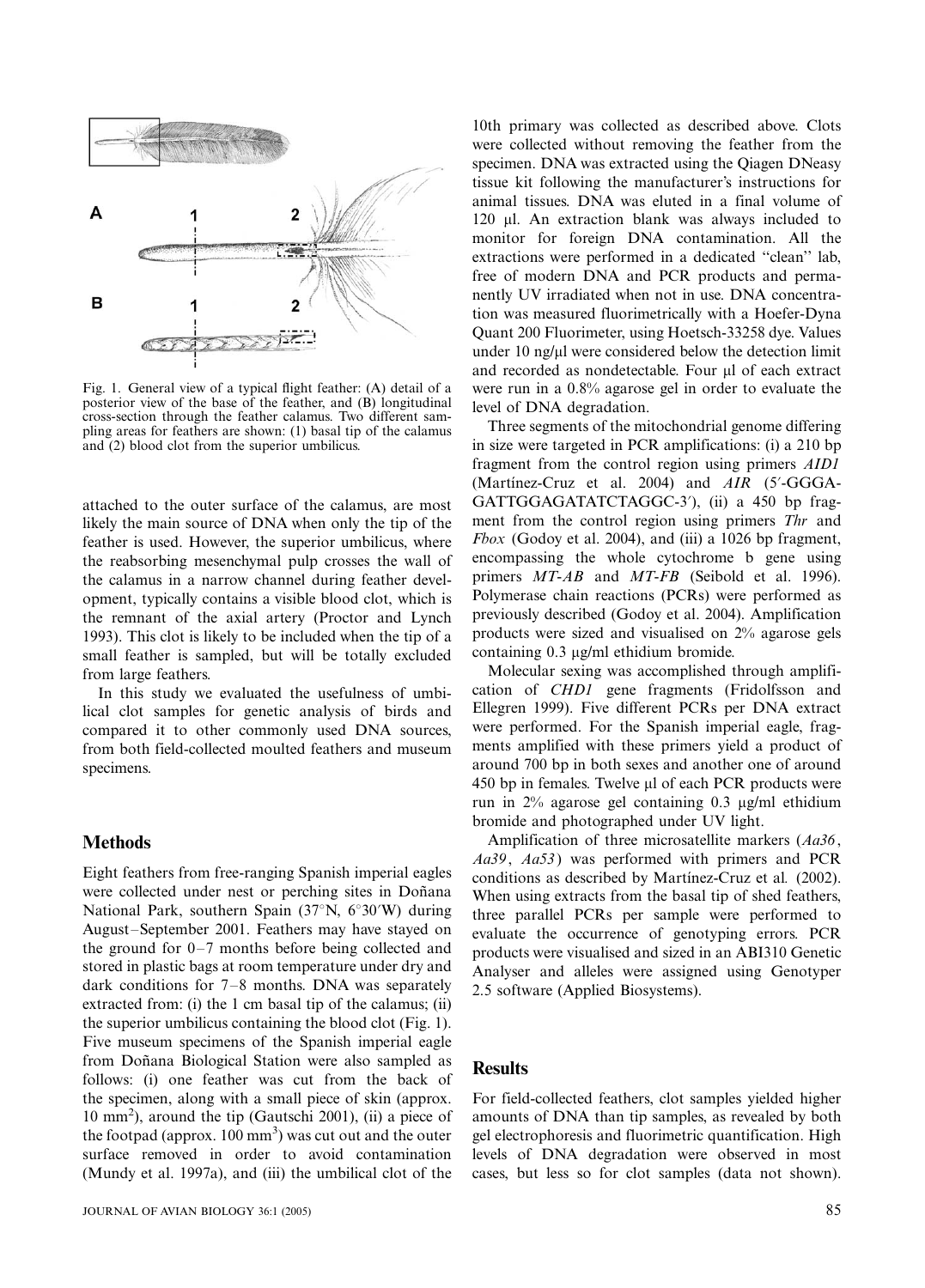Fluorimetric measurements detected a relatively high concentration of DNA in most of the clot samples, while extracted DNA was not detectable in any of the basal tip samples (always less than  $10$  ng/ $\mu$ l; Table 1). As expected, the observed general trend was for larger feathers to yield more DNA. The clot and footpad samples of museum specimens contained similar amounts of DNA  $(51.8+46.6 \text{ ng/µl}$  and  $53.4+33.1 \text{ ng/µl}$  respectively), while skin samples of the same specimens provided lower DNA concentrations  $(26.7 + 16.5 \text{ ng/µl})$  and in one case, no DNA could be detected.

In mitochondrial DNA amplifications, tip and clot samples of moulted feathers performed equally well, each producing only one failed amplification of the largest fragment. The amplification of the largest (1026 bp) mtDNA fragments from museum samples was less successful, but all three sampling methods were similarly effective (Table 1).

However, a great difference was observed between clot and basal tip samples of shed feathers in the efficiency of nuclear DNA amplification. Clot samples provided more consistent amplification of both CHD1 fragments (Table 1) and stronger bands in all cases (data not shown). Among samples from museum specimens, the worst results were obtained from skin samples, followed by clot (one sample failing to amplify the larger fragment in all five PCRs tried) and footpad (a single failure of the 700 bp fragment). Since the product usually failing to amplify was the larger common product, this did not lead to sex misidentifications; it would, however, if the larger fragment corresponds to the female-specific product, as observed in some waterfowl (J. A. Godoy unpubl. data).

All 96 microsatellite amplifications performed from shed feathers yielded product. Two allelic dropouts and one false allele occurred, all of them from tip samples and for the same locus  $(Aa39)$ . All museum samples yielded product except one skin sample, which did not amplify for any of the three microsatellite markers; no genotyping errors were detected.

# **Discussion**

Our study demonstrates that the blood clot found in the superior umbilicus of moulted feathers provides more and better quality DNA than the previously used basal tip of the calamus. Despite their lower DNA yield, basal tip samples appeared to be as good a source of DNA as clot samples for mitochondrial DNA fragment amplifications (see also Morin et al. 1994, Srikwan and Woodruff 1998). Nonetheless, the lower quantity and

Table 1. Comparison of performance among five different sample types in four different DNA analyses. Moulted feathers included three remiges, four rectrices, and one covert. Museum specimens dated from 1940, 1966, 1976, 1985, and 1992.

| DNA analysis                                                                                     | Sampling methods/Number $(\%)$ of cases |                                         |                                         |                                         |                                        |
|--------------------------------------------------------------------------------------------------|-----------------------------------------|-----------------------------------------|-----------------------------------------|-----------------------------------------|----------------------------------------|
|                                                                                                  | Clot-shed<br>feather                    | Tip-shed<br>feather                     | specimen                                | Clot-museum Footpad-museum<br>specimen  | Skin-museum<br>specimen                |
| 1. DNA quantity                                                                                  | $n = 8$                                 | $n = 8$                                 | $n = 5$                                 | $n = 5$                                 | $n = 5$                                |
| DNA visible on gel<br>DNA detectable with fluorimeter<br>$($ > 10 ng/ $\mu$ I)                   | $8(100\%)$<br>$7(87.5\%)$               | $1(11.1\%)$<br>$0(0\%)$                 | $5(100\%)$<br>$5(100\%)$                | $5(100\%)$<br>5 $(100\%)$               | 4 $(80\%)$<br>4 $(80\%)$               |
| Mean DNA concentration $\pm$ SD<br>$(ng/\mu l)$                                                  | $92.1 + 76.8*$                          |                                         | $51.8 + 46.6$                           | $53.4 + 33.1$                           | $26.7 + 16.5*$                         |
| 2. mtDNA amplification                                                                           | $n = 8$                                 | $n = 8$                                 | $n = 5$                                 | $n = 5$                                 | $n = 5$                                |
| 210 bp fragment amplification<br>450 bp fragment amplification<br>1026 bp fragment amplification | $8(100\%)$<br>$8(100\%)$<br>$7(87.5\%)$ | $8(100\%)$<br>$8(100\%)$<br>$7(87.5\%)$ | 5 $(100\%)$<br>4 $(80\%)$<br>3 $(60\%)$ | 5 $(100\%)$<br>$5(100\%)$<br>4 $(80\%)$ | $5(100\%)$<br>$5(100\%)$<br>3 $(60\%)$ |
| 3. Molecular sexing                                                                              | $n = 8 \times 5$                        | $n = 8 \times 5$                        | $n = 5 \times 5$                        | $n = 5 \times 5$                        | $n = 5 \times 5$                       |
| 450 bp fragment amplification<br>(in females only)**                                             | $25(100\%)$                             | 22(88%)                                 | $20(100\%)$                             | $20(100\%)$                             | 15(75%)                                |
| 700 bp fragment amplification<br>Correct sexing after one PCR<br>per sample                      | 40 $(100\%)$<br>40 $(100\%)$            | 12 $(30\%)$<br>$25(55.6\%)$             | $20(80\%)$<br>$25(100\%)$               | 24 $(96\%)$<br>$25(100\%)$              | 15 $(60\%)$<br>$20(80\%)$              |
| Correct sexing after five PCRs<br>per sample                                                     | $8(100\%)$                              | $7(87.5\%)$                             | 5 $(100\%)$                             | $5(100\%)$                              | $4(80\%)$                              |
| 4. Microsatellite genotyping                                                                     | $n = 8$                                 | $n = 8 \times 3$                        | $n = 5$                                 | $n = 5$                                 | $n = 5$                                |
| $Aa36$ (109–119 bp) amplification                                                                | $8(100\%)$                              | 24 (100%)                               | $5(100\%)$                              | $5(100\%)$                              | 4 $(80\%)$                             |
| correct genotype<br>$Aa39$ (191–223 bp) amplification                                            | $8(100\%)$<br>$8(100\%)$                | 24 (100%)<br>24 (100%)                  | $5(100\%)$<br>$5(100\%)$                | $5(100\%)$<br>$5(100\%)$                | 4 $(80\%)$<br>$4(80\%)$                |
| correct genotype                                                                                 | $8(100\%)$                              | $21***$ (87.5%)                         | $5(100\%)$                              | $5(100\%)$                              | 4 $(80\%)$                             |
| $Aa53$ (123–133 bp) amplification                                                                | $8(100\%)$                              | 24 $(100\%)$                            | $5(100\%)$                              | $5(100\%)$                              | 4 $(80\%)$                             |
| correct genotype                                                                                 | $8(100\%)$                              | 24 (100%)                               | $5(100\%)$                              | $5(100\%)$                              | $4(80\%)$                              |

\*: Mean for the seven and four samples that could be quantified respectively.

\*\*:  $n=5\times 5$  for shed feathers from females and  $n=4\times 5$  for female museum specimens.

\*\*\*: Two allelic dropouts and one false allele occurred.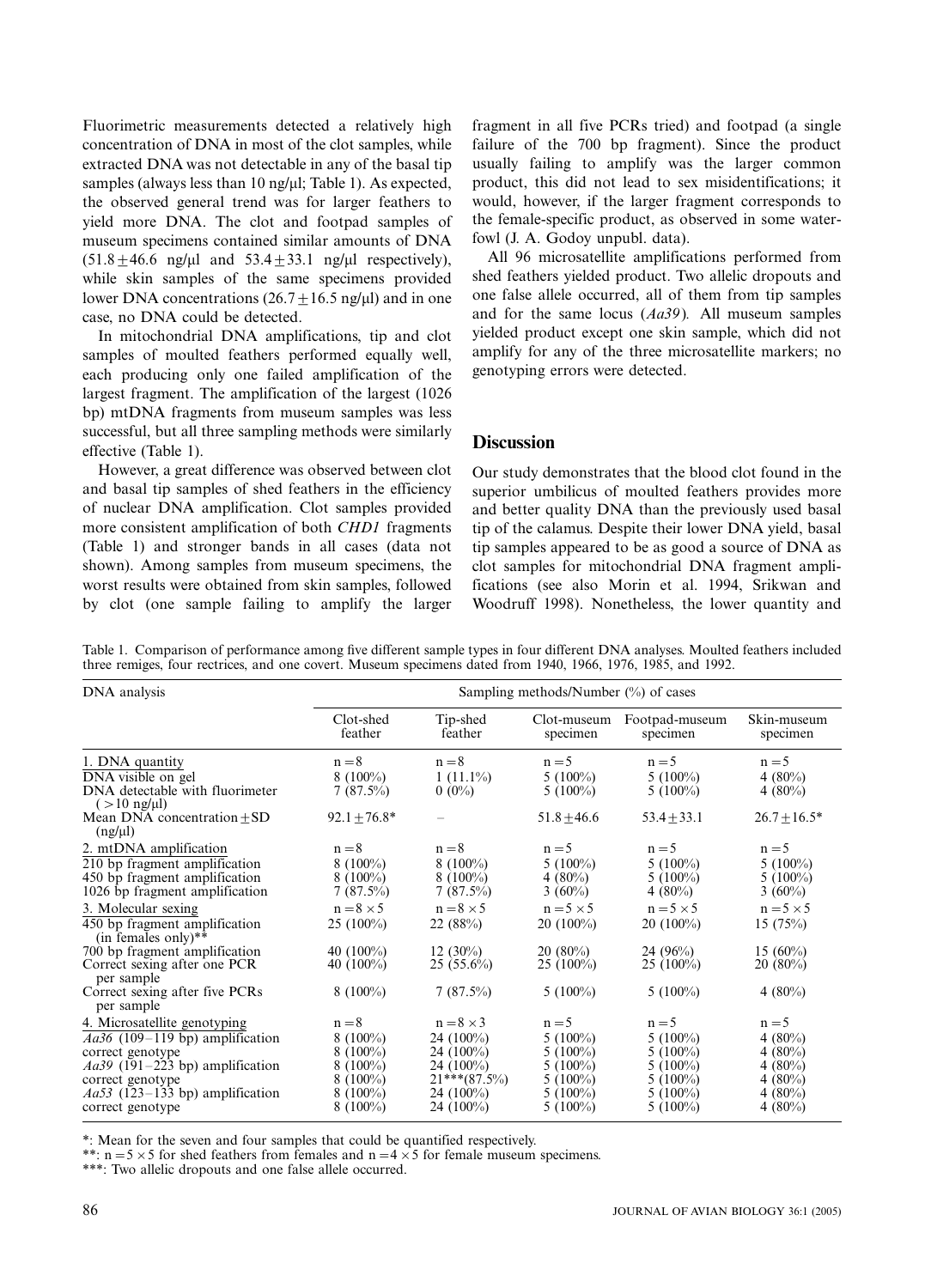quality of DNA obtained from basal tip samples sometimes resulted in failed amplifications of nuclear DNA and genotyping errors. Segelbacher (2002) reported similar problems when using basal tip samples from shed feathers of capercaillie Tetrao urogallus and concluded that only approximately 50% of all feathers could be used for reliable genotyping. In contrast, we found that the higher DNA concentration of clot samples consistently resulted in efficient molecular sexing and microsatellite genotyping.

The improved yield and quality of this new feather DNA source might render the expensive procedures of the multiple-tube approach (Taberlet et al. 1996), or quantitative PCR (Morin et al. 2001), unnecessary in some cases. However, since species particularities, feather types and environmental conditions might influence DNA yield and quality, a careful evaluation of performance should be carried out before deciding to rely solely on umbilical clot sampling. As flight feathers (i.e. remiges and rectrices) of all 67 bird species belonging to 30 different families examined contained visible superior umbilical blood clots (M. Horváth et al. unpubl. data), clots may be a universal source of suitable DNA for birds.

Of the three type of tissues sampled from museum specimens, umbilical clot and footpad provided similarly good results, whereas skin samples performance was slightly inferior. Clot samples may be preferred by some curators as the sampled area remains hidden and multiple samples (one clot per large feather) are usually available from a single specimen. Although our results were obtained with specimens less than 60 years old, and therefore the performance of the new source needs to be evaluated in older specimens, we have obtained reliable genotypes from imperial eagle specimens up to 115 years old using clots (B. Martínez-Cruz et al. unpubl. data).

The early promises of non-invasive sampling for field studies of vertebrates have not yet been fulfilled, as reflected by the relative scarcity of published studies (but see Morin et al. 1994, Srikwan and Woodruff 1998, Petersen et al. 2003 and Segelbacher et al. 2003, for examples with birds). Extensive application of noninvasive methods has clearly been hampered by the limitations imposed by the low-quality and low-quantity of DNA obtained from most non-invasively collected remains. The discovery of a new suitable source of DNA in shed feathers significantly alleviates these limitations and will hopefully facilitate new exciting studies on bird behaviour, population genetics and conservation based on non-invasively collected feathers.

 $Acknowledgements$  – We are grateful to David S. Woodruff, two anonymous referees, the Editors, Péter Kabai and Attila Tordai for for their comments on earlier drafts of this manuscript. We thank Héctor Garrido for helping with feather collection in the field, Péter Ujhelyi for drawing Fig. 1 and José Cabot, curator of the vertebrate collection of Doñana Biological Station, for making specimens available for this study. The first two authors contributed equally to this paper.

### References

- Ellegren, H. 1991. DNA typing of museum birds.  $-$  Nature 354: 113.
- Fridolfsson, A. K. and Ellegren, H. 1999. A simple and universal method for molecular sexing of non-ratite birds. J. Avian Biol. 30: 116-121.
- Gautschi, B. 2001. Conservation genetics of the bearded vulture (Gypaetus barbatus). - Ph. D. Thesis, University of Zurich, Zurich, 139 pp.
- Godoy, J. A., Negro, J. J., Hiraldo, F. and Donázar, J. A. 2004. Phylogeography, genetic structure and diversity in the endangered bearded vulture (Gypaetus barbatus), as revealed by mitochondrial  $DNA. - Mol. Ecol. 13$ :  $371 - 390$ .
- Hodges, R. D. 1974. The histology of the fowl. Academic Press, London.
- Martínez-Cruz, B., David, V. A., Godoy, J. A., Negro, J. J., O'Brien, S. J. and Johnson, W. E. 2002. Eighteen polymorphic microsatellite markers for the highly endangered Spanish imperial eagle (Aquila adalberti) and related species. – Mol. Ecol. Notes 2:  $323-326$ .
- Martínez-Cruz, B., Godoy, J. A. and Negro, J. J. 2004. Population genetics after fragmentation: the case of the endangered Spanish imperial eagle (Aquila adalberti). Mol. Ecol.  $13: 2243 - 2255$ .
- Morin, P. A., Chambers, K. E., Boesch, C. and Vigilant, L. 2001. Quantitative polymerase chain reaction analysis of DNA from noninvasive samples for accurate microsatellite genotyping of wild chimpanzees (Pan troglodytes verus). Mol. Ecol. 10: 1835-1844.
- Morin, P. A., Messier, J. and Woodruff, D. S. 1994. DNA extraction, amplification, and direct sequencing from hornbill feathers.  $-$  J. Sci. Soc. Thailand 20: 31-41.
- Mundy, N. I., Unitt, P. and Woodruff, D. S. 1997a. Skin from feet of museum specimens as a non-destructive source of DNA for avian genotyping.  $-$  Auk 114: 126 $-$ 129.
- Mundy, N. I., Winchell, C. S., Burr, T. and Woodruff, D. 1997b. Microsatellite variation and microevolution in the critically endangerd San Clemente Island loggerhead shrike  $(Lanius ludovicianus meansi)$ . - Proc. R. Soc. London B  $264.869 - 875$
- Mundy, N. I., Winchell, C. S. and Woodruff, D. 1997c. Genetic differences between the endangered San Clemente Island loggerhead shrike Lanius ludovicianus mearnsi and two neighbouring subspecies demonstrated by mtDNA control region and cytochrome b sequence variation.  $-$  Mol. Ecol. 6:  $29 - 37$ .
- Petersen, J. L., Bischof, R., Krapu, G. L. and Szalanski, A. L. 2003. Genetic variation in the midcontinental population of sandhill cranes, *Grus canadensis*. - Biochem. Gen.  $41: 1 - 11$ .
- Proctor, N. S. and Lynch, P. J. 1993. Manual of ornithology. Avian structure and function. - Yale University Press, New Haven.
- Segelbacher, G. 2002. Noninvasive genetic analysis in birds: testing reliability of feather samples. - Mol. Ecol. Notes 2:  $367 - 369$
- Segelbacher, G., Höglund, J. and Storch, I. 2003. From connectivity to isolation: genetic consequences of population fragmentation in capercaillie across Europe.  $-$  Mol. Ecol. 12: 1773-1780.
- Seibold, I., Helbig, A. J., Meyburg, B.-U., Negro, J. J. and Wink, M. 1996. Genetic differentiation and molecular phylogeny of European *Aquila* eagles according to cytochrome *b* nucleotide sequences. - In: Meyburg, B.-U. and Chancellor, R. D. (eds). Eagle studies. Birds of Prey Bulletin, pp.  $1-15$ .